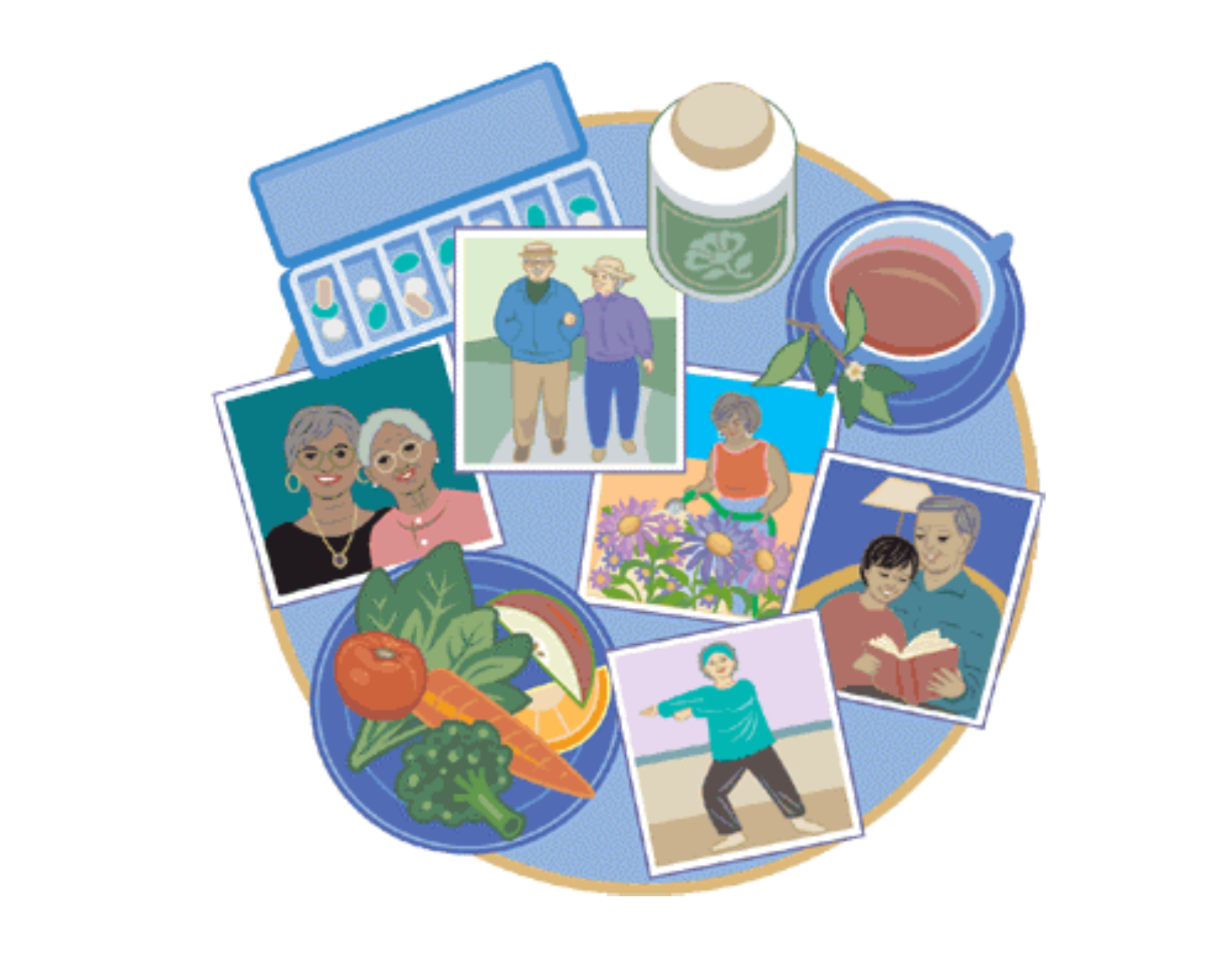# **Role of Nutrition in Maintaining Health in the Nation's Elderly**

**Virginia Stallings, MD Virginia Stallings, MD The Children's Hospital of Philadelphia University of Pennsylvania School of Medicine University of Pennsylvania School of Medicine**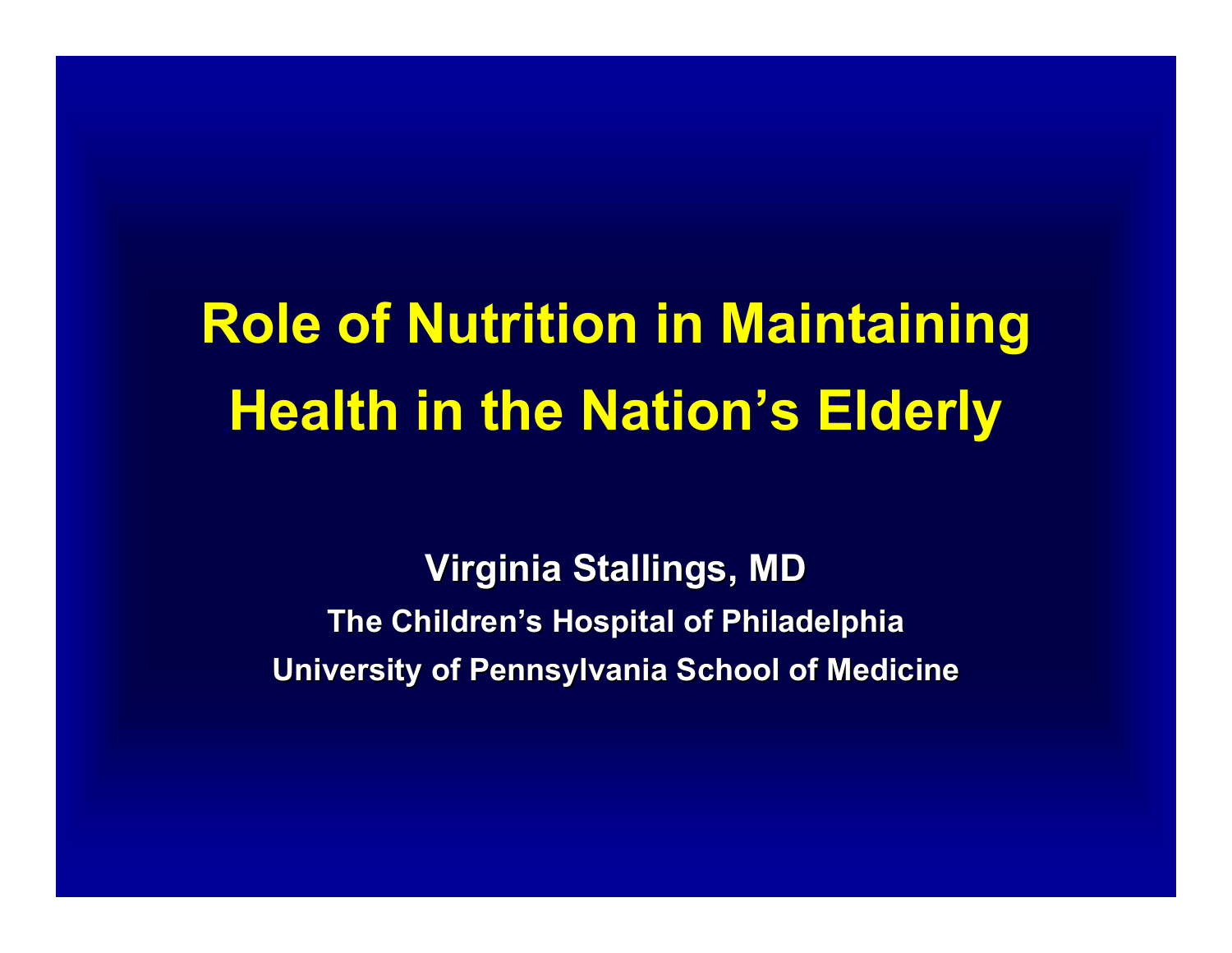# **Evaluating Coverage of Nutrition Evaluating Coverage of Nutrition Services for the Medicare Population**

## **Dietary Reference Intakes Dietary Reference Intakes 1997-2002**



#### Institute of Medicine Food and Nutrition Board

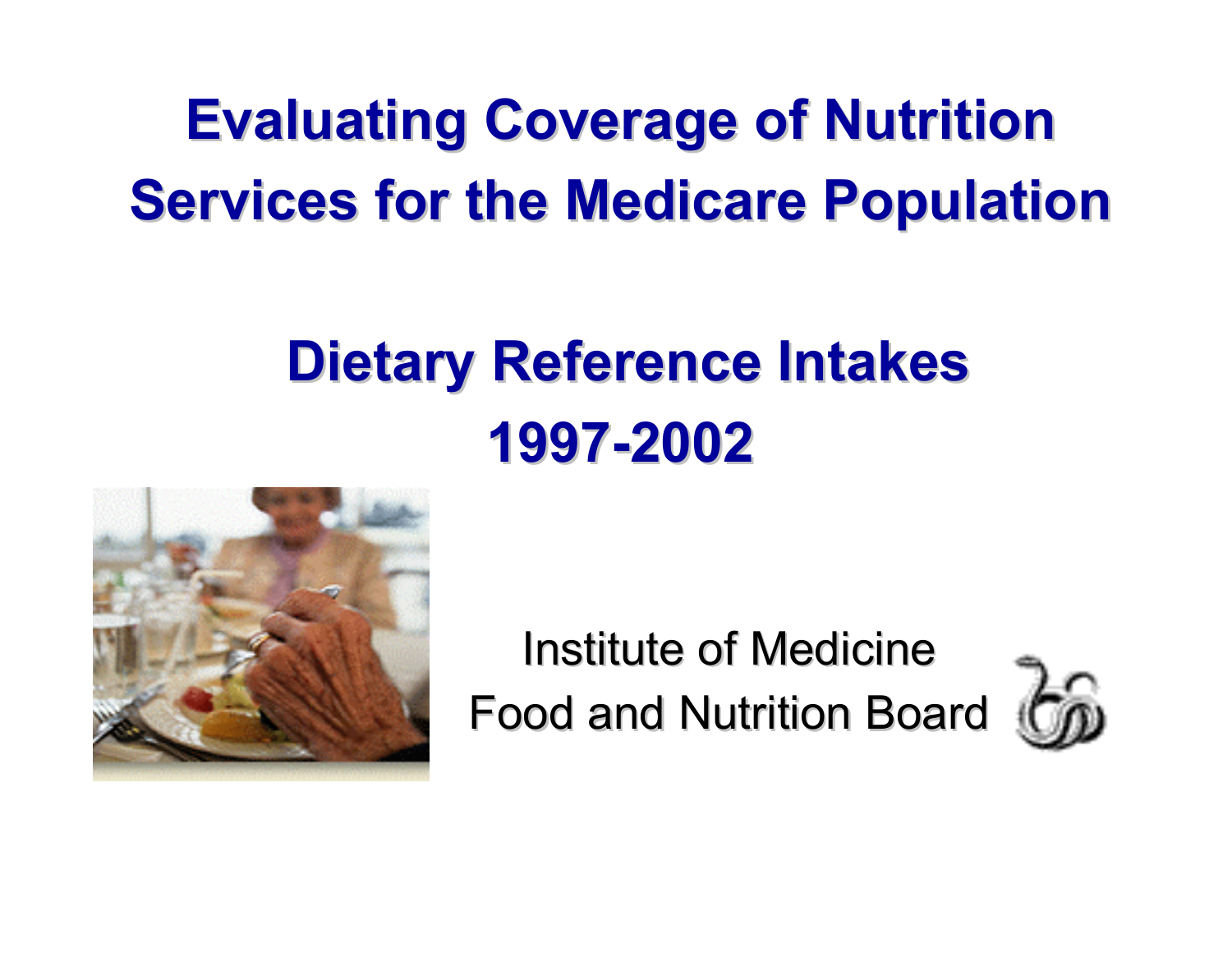## **Medicare Population and Nutrition Services**

- Poor nutritional status
- $\bigcirc$ Treatment (prevention) of chronic disease
- Many chronic diseases are nutrition-related
- Evidence that nutrition is effective
- Consideration of Medicare Program for coverage of nutrition care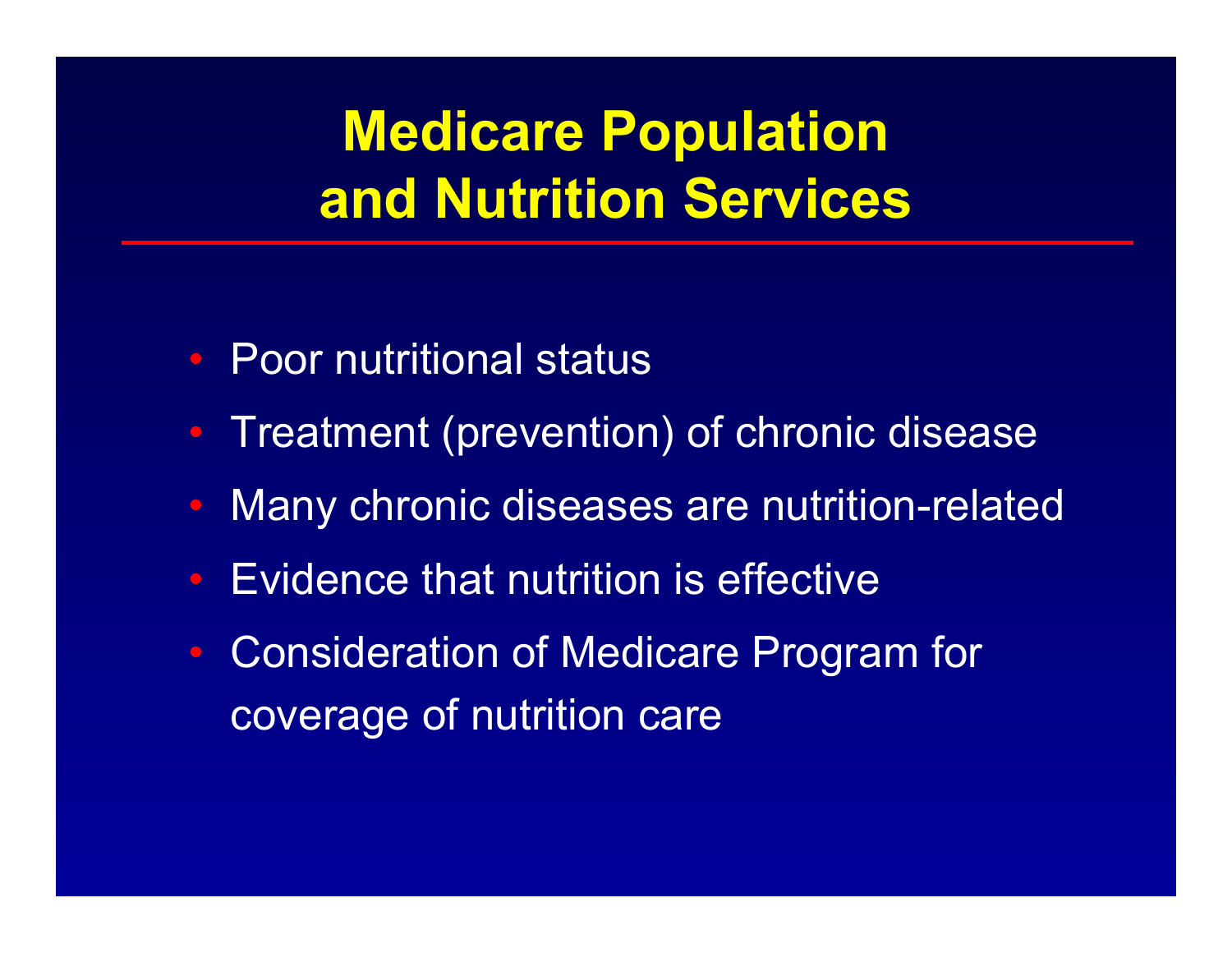## **Strength of Evidence?**

- Observational studies
- Consensus documents
- Systematic reviews
- Some clinical trials evidence
- Extensive clinical trials evidence
- Overall strength of evidence supportive/strongly supportive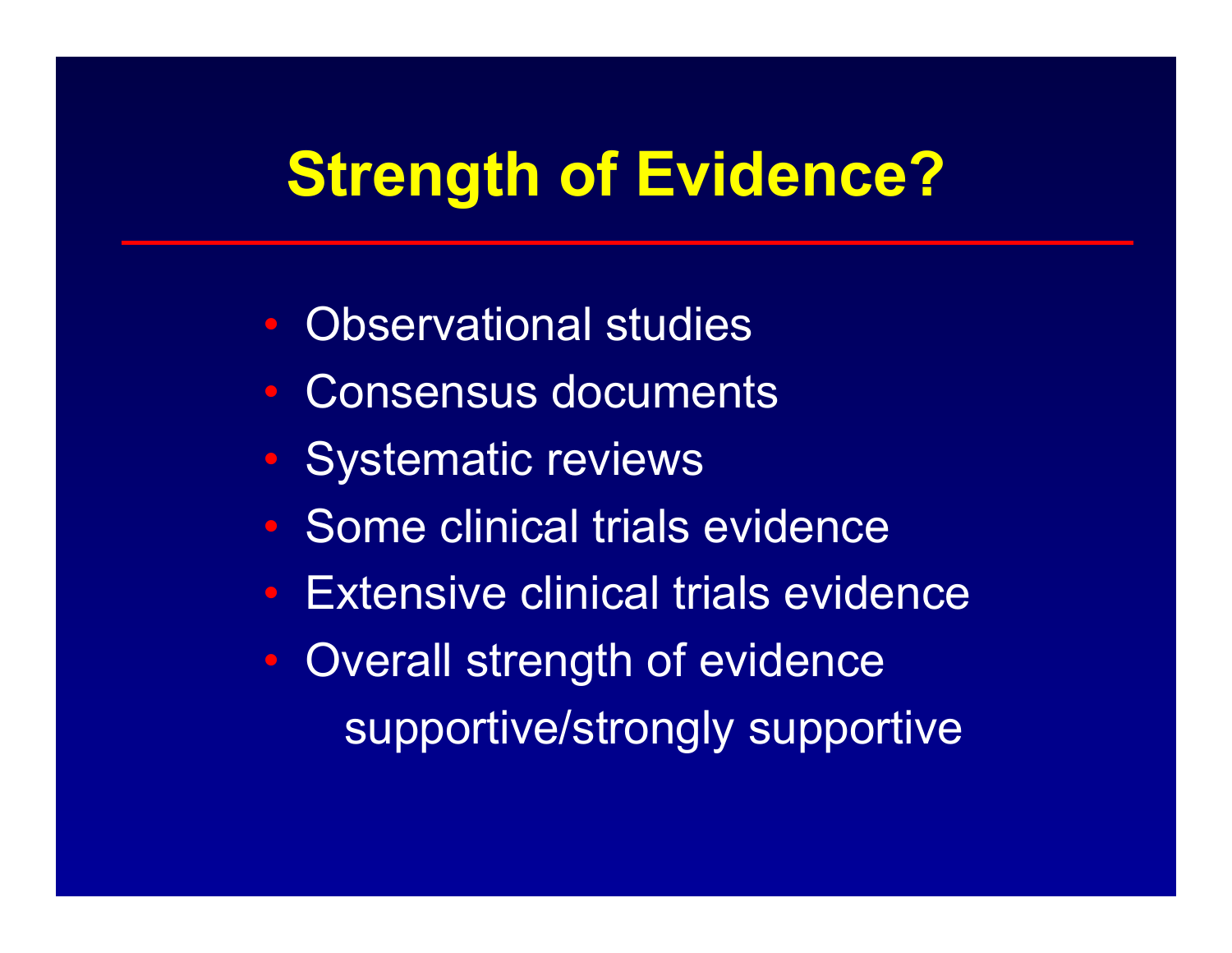## **Findings of Nutritional Efficacy**

- Dyslipidemia
- Hypertension
- Heart failure
- **Osteoporosis**
- **Diabetes**
- Pre-dialysis
	- kidney failure
- Undernutrition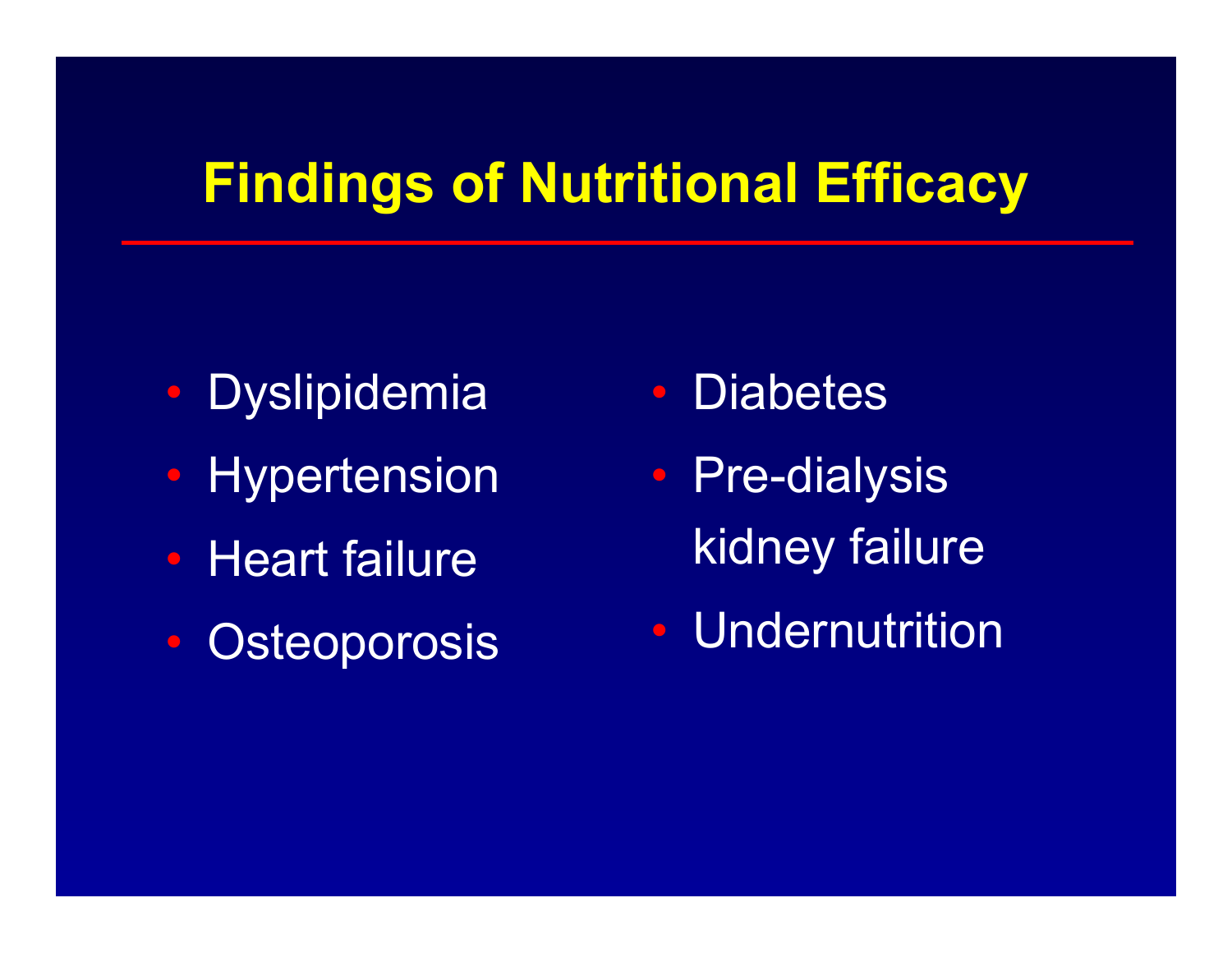#### **Summary of Evidence Supporting the Use of Nutrition Therapy for Medicare Beneficiaries in Specific Conditions or Diseases**

| Conditions                     | <b>Types of Evidence</b>        |                              |                                    |                                               |                                                |                                                                         |
|--------------------------------|---------------------------------|------------------------------|------------------------------------|-----------------------------------------------|------------------------------------------------|-------------------------------------------------------------------------|
|                                | Observational<br><b>Studies</b> | Consensus<br><b>Document</b> | <b>Systematic</b><br><b>Review</b> | <b>Some Clinical</b><br><b>Trial Evidence</b> | <b>Ext Clin Trial</b><br><b>Trial Evidence</b> | Overall<br>Strength of<br>Evidence<br>Supporting<br><b>Nutrition Tx</b> |
| <b>Dyslipidemia</b>            | $\circled{3}$                   | $\circledS$                  | $\circledS$                        |                                               | $\circledS$                                    | <b>Strongly supports</b>                                                |
| Hypertension                   | $\circledS$                     | $\circledS$                  | $\circledS$                        |                                               | $\circled{3}$                                  | <b>Strongly supports</b>                                                |
| <b>Heart failure</b>           | $\circledS$                     | $\circledS$                  | $\circledS$                        | $\circledS$                                   |                                                | Supportive                                                              |
| <b>Diabetes</b>                | $\circledS$                     | $\circledS$                  | $\circled{3}$                      |                                               | $\circledS$                                    | <b>Strongly supports</b>                                                |
| Pre-dialysis<br>kidney failure | $\circledS$                     | $\circledS$                  | $\circledS$                        | $\circledS$                                   |                                                | Supportive                                                              |
| Osteoporosis                   | $\circledS$                     | $\circledS$                  | $\circledS$                        |                                               | $\circledS$                                    | <b>Strongly supports</b>                                                |
| Undernutrition                 | $\circled{3}$                   |                              |                                    | $\circled{3}$                                 |                                                | Supportive                                                              |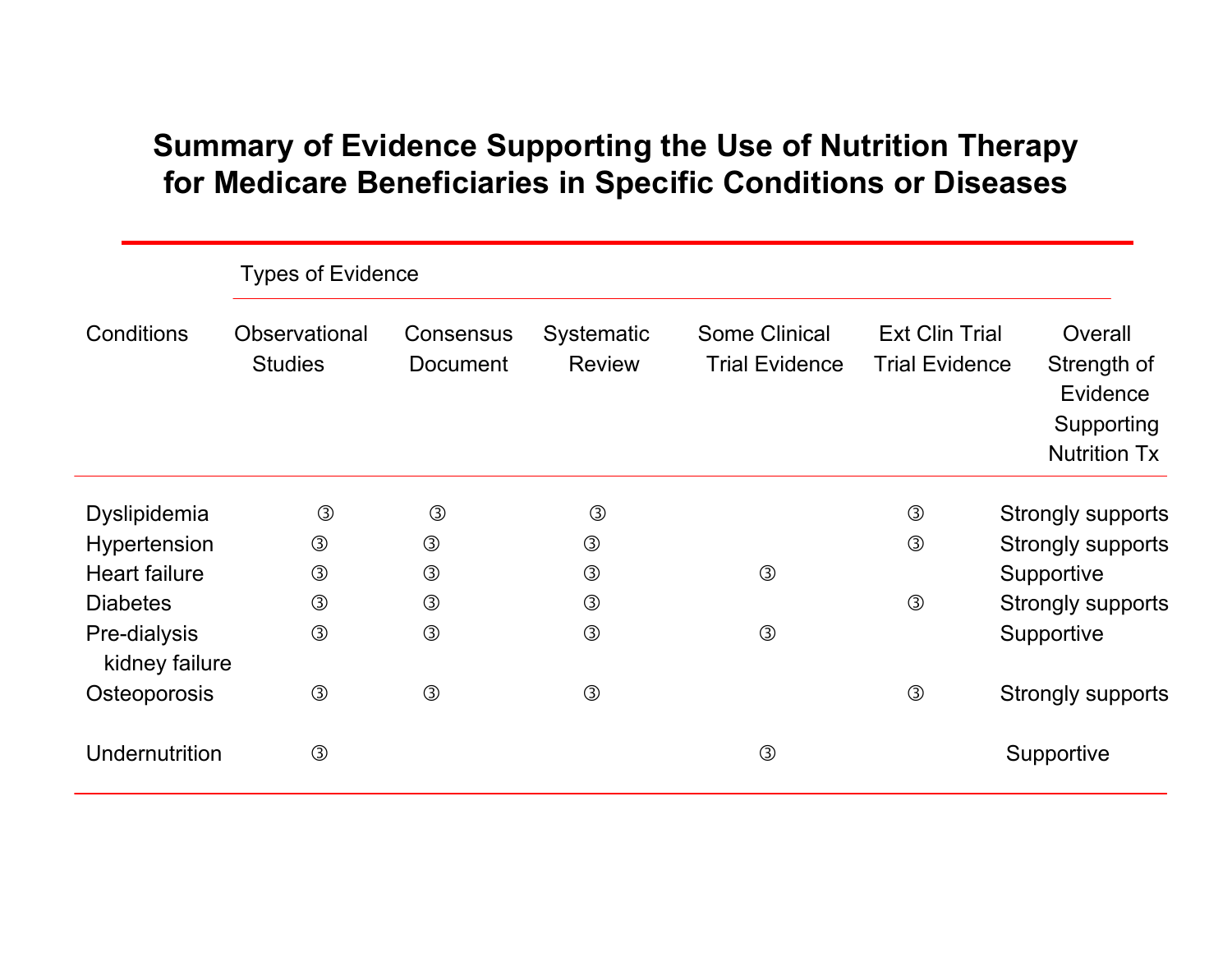## **Nutrition Support Evaluations**

- GI
- HIV / AIDS
- Cancer therapy
- Renal failure
- Critical illness
- **Perioperative** 
	- (Abd, hip fx)

 Gen'l population vs. elderly

- Insufficient data
- **Efficacy**
- $\bigcirc$ Not supportive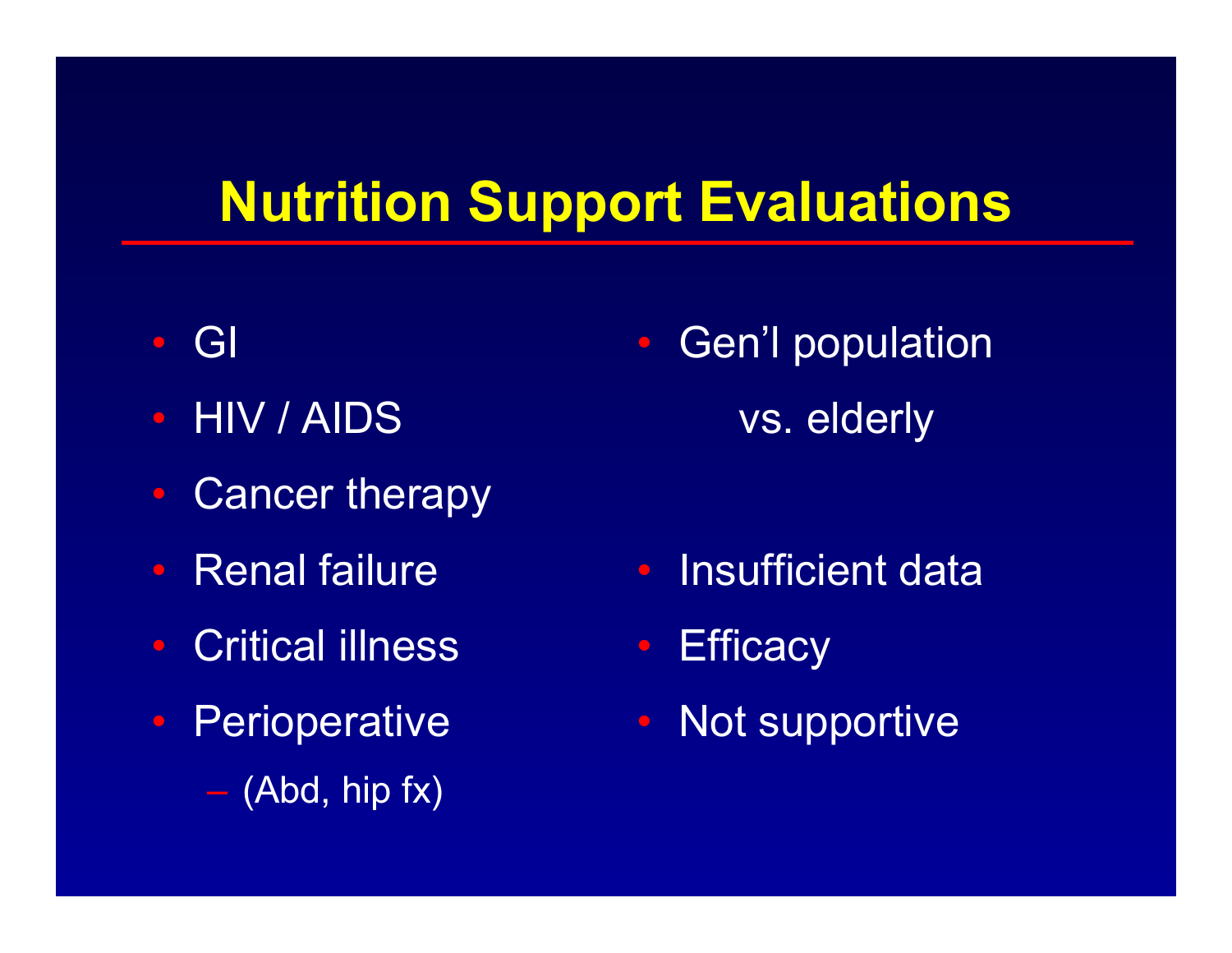## **Medicare Report > 65 year old**

- Prevention or treatment
- Care setting
	- Acute care (NSS)
	- Ambulatory care
	- Post-acute/long-term care
	- Community-based
- Individual or group-based care
- Provider of nutrition services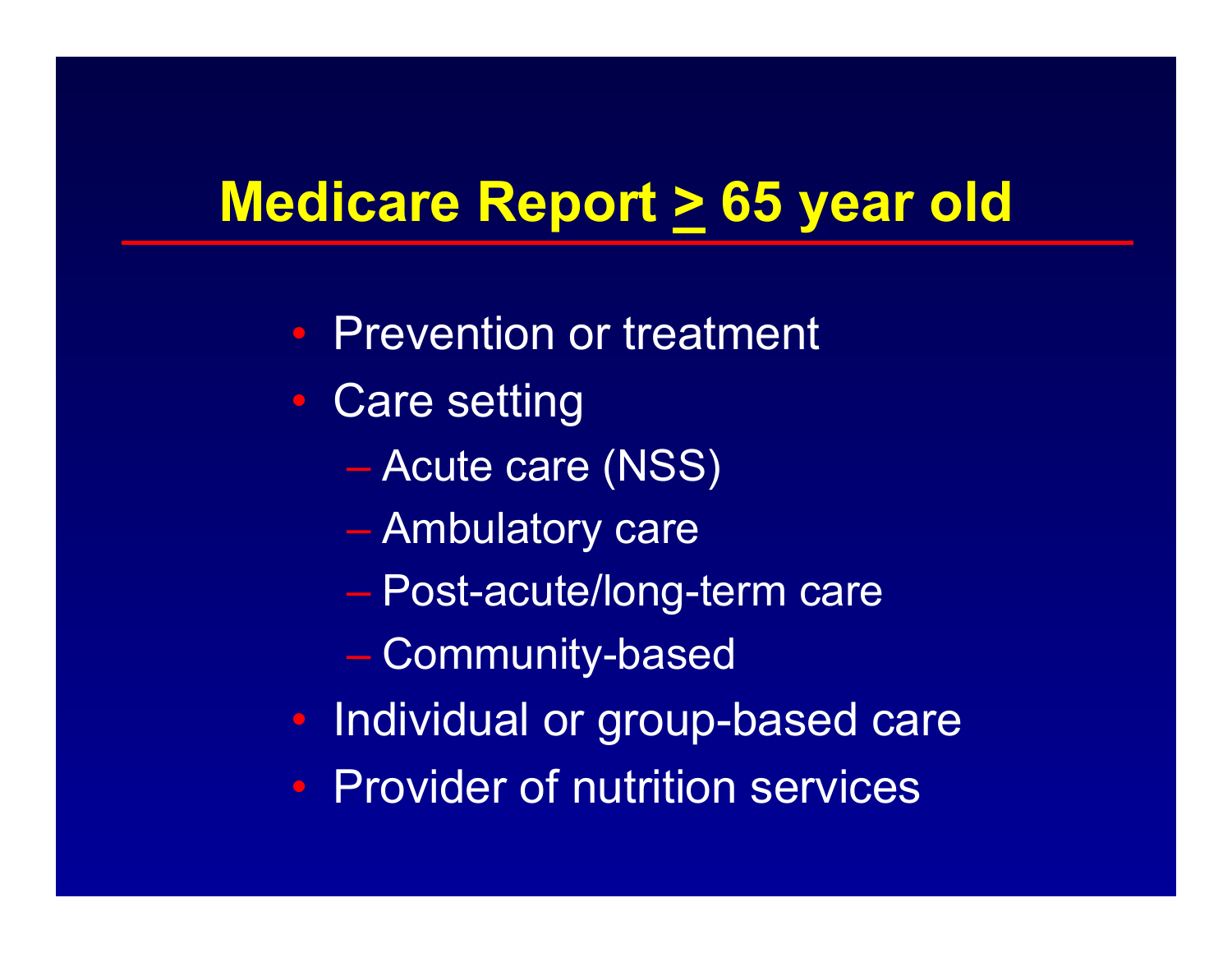## **Poor nutrition, but . . .**

- Common in older Americans
	- $-$  ~45% community dwelling, inadequate intake
- Conditions that are nutrition-related
	- 87% with DM, hypertension, dyslipidemia or combination
- $\Box$ Diagnosis and treatment of disease
- Prevention services
	- 1980 pneumococcal pneumonia vaccine
	- 1997 diabetes self mgmt education; commissioned this report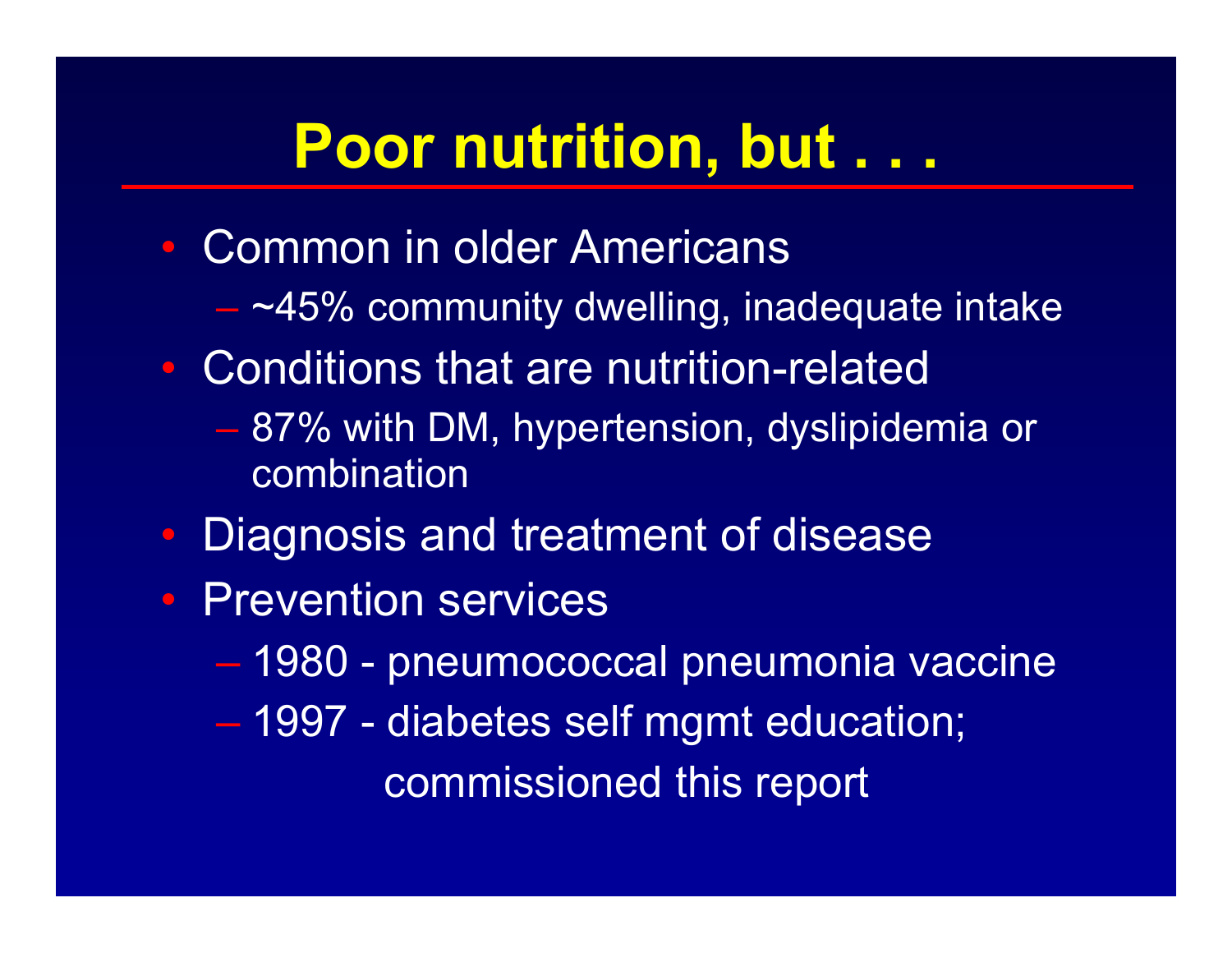## **What Did We Learn?**

- Very little high quality scientific evidence for people >65 - clinical trials!
- Very little <u>evidence</u> for people >65
- Very little gender-specific, with exceptions
- ~90% with nutrition-related diseases
- Medicare mandate: diagnosis and treat AND - prevent disease?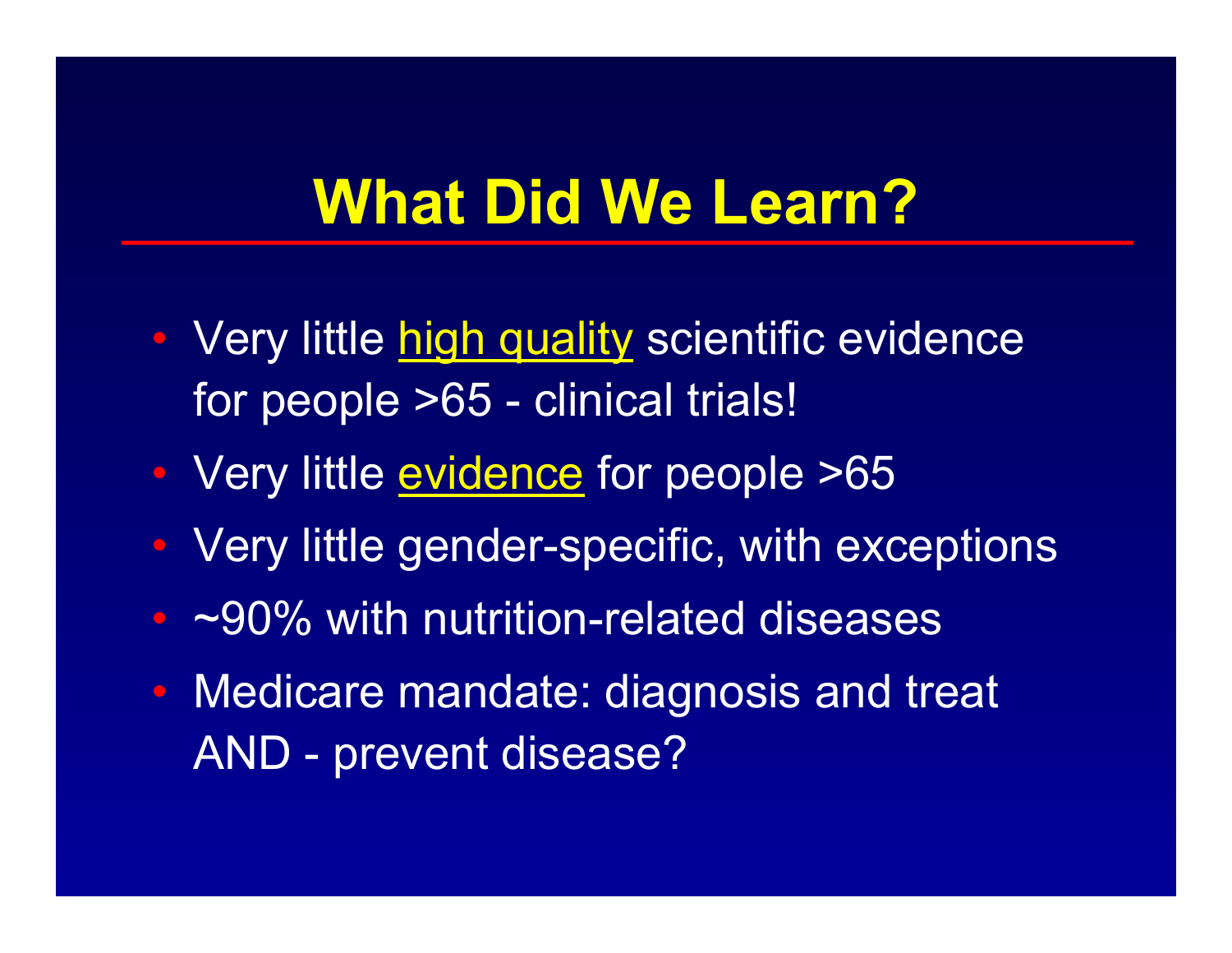## **Recommended Dietary Allowances (RDA) 10th Edition, 1989 1st Edition, 1943**

- Standards for good nutrition (1943)
- Level of intake of essential nutrients, based upon current scientific knowledge to be adequate for practically all healthy people
- Adult age ranges by gender
	- 19 to 24
	- 25 to 50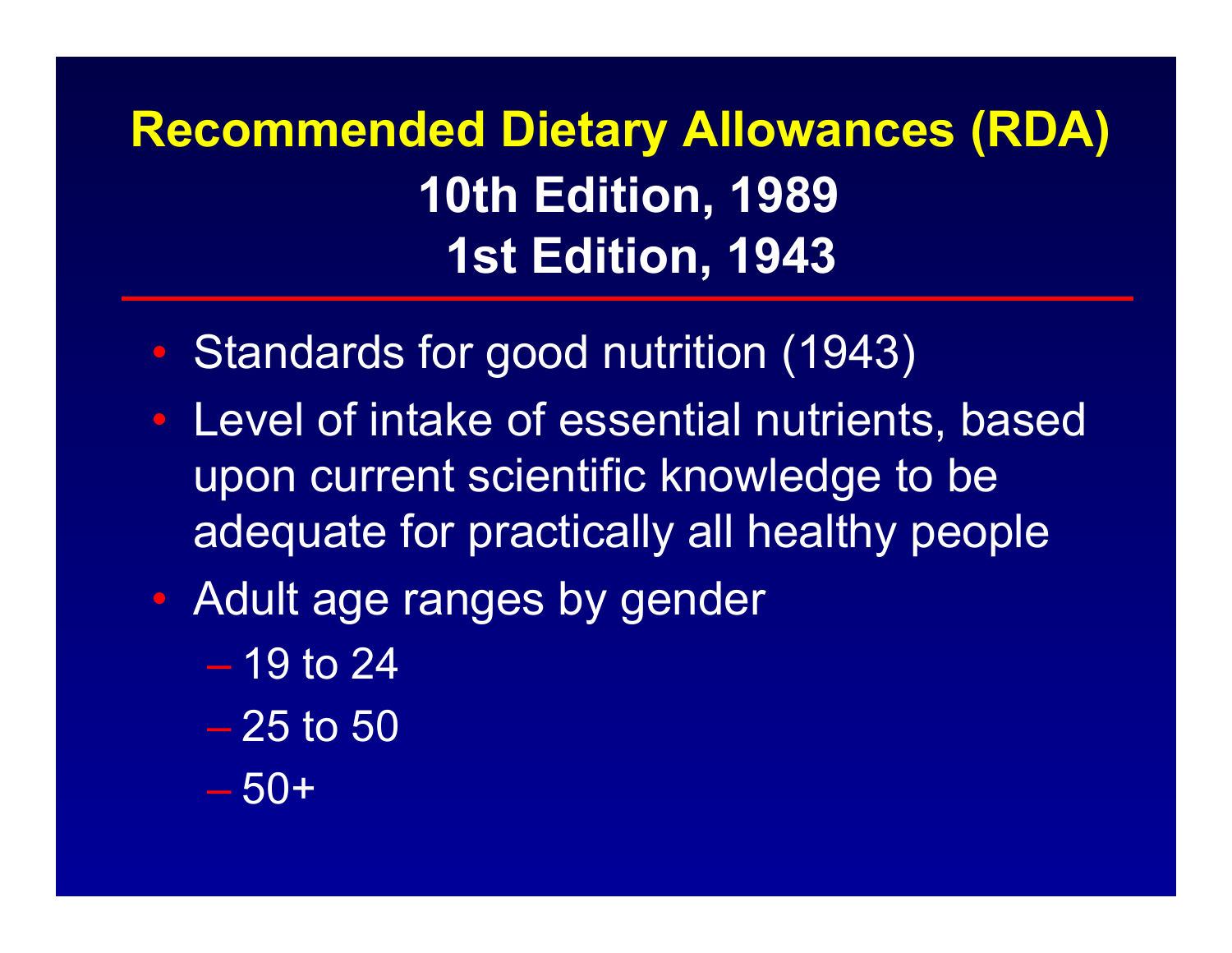## **Dietary Reference Intakes (DRI)**

- 1997-2002
- Revisions by nutrient groups
- Promote health and prevent diseases
- Adult age ranges by gender
	- 19 to 30
	- 31 to 50
	- 51 to 70
	- 70+

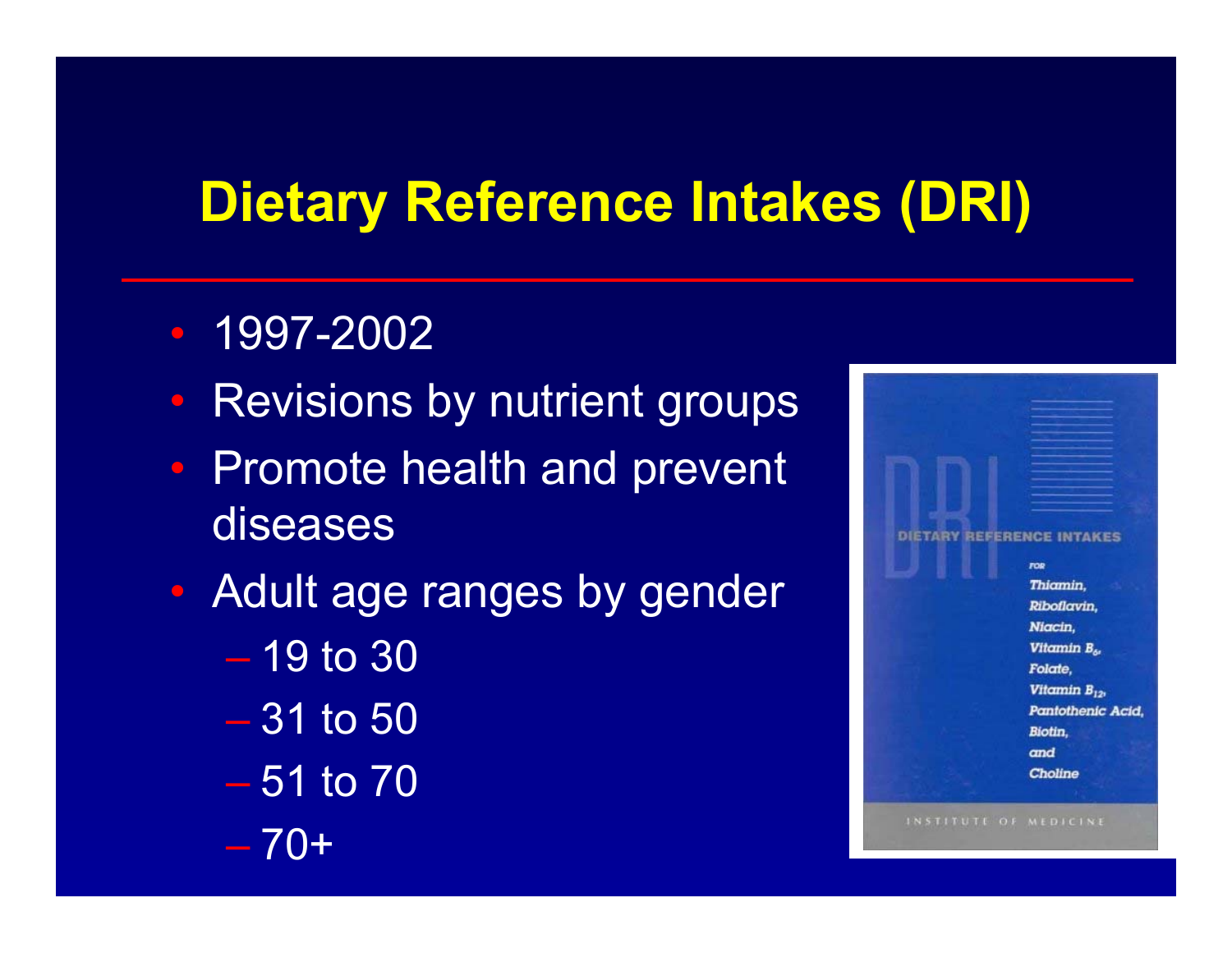#### **Review of Scientific Evidence**

- Age challenge
- Age and gender challenge
- Findings by life stage and gender group
- Tolerable Upper Intake Levels
- Research recommendations for each nutrient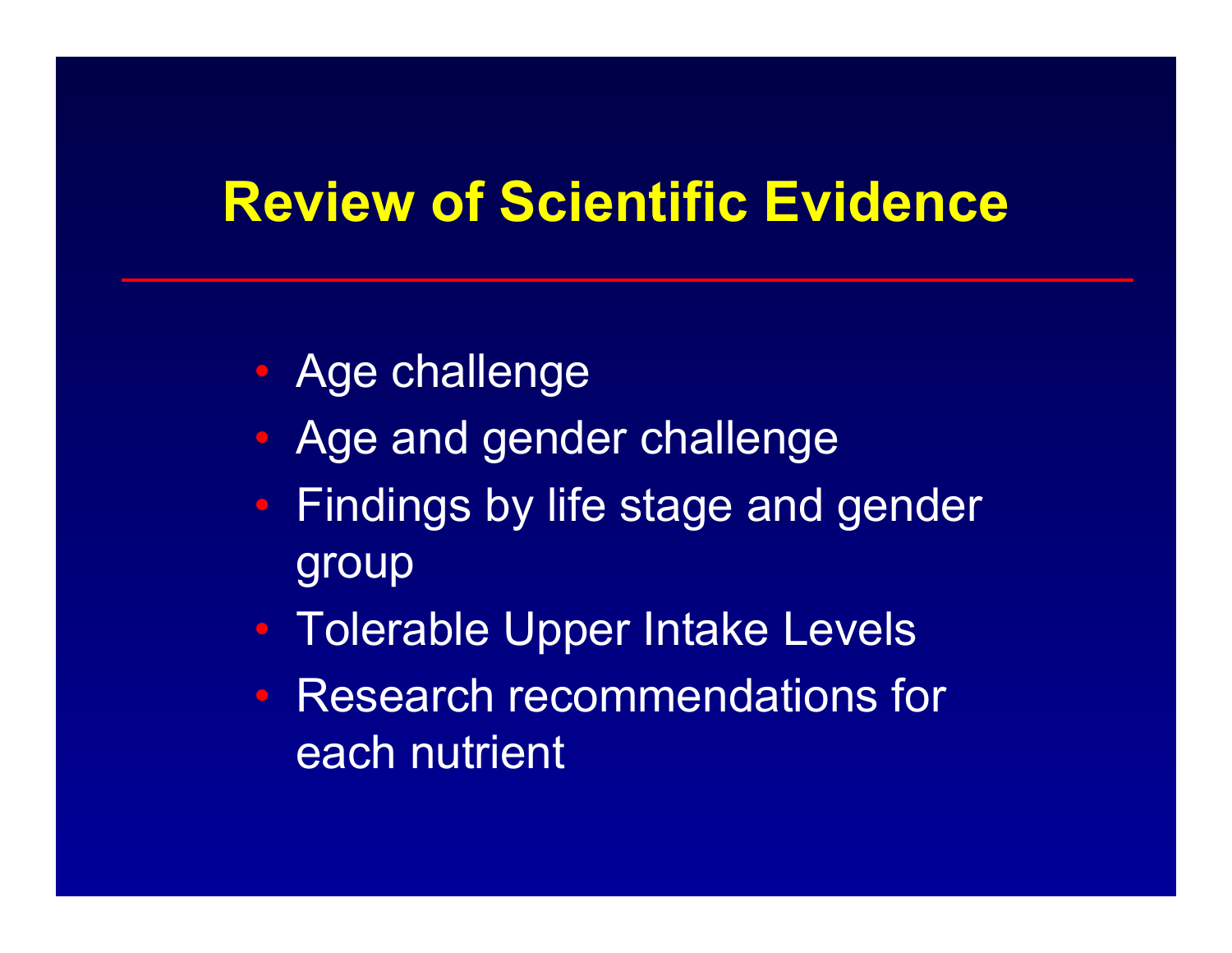## **Tailoring Requirement for Specific Groups and Individuals**

- Body size Wt (Wt, Ht, BMI)
- Age and physiological stage (pregnancy / lactation)
- Energy intake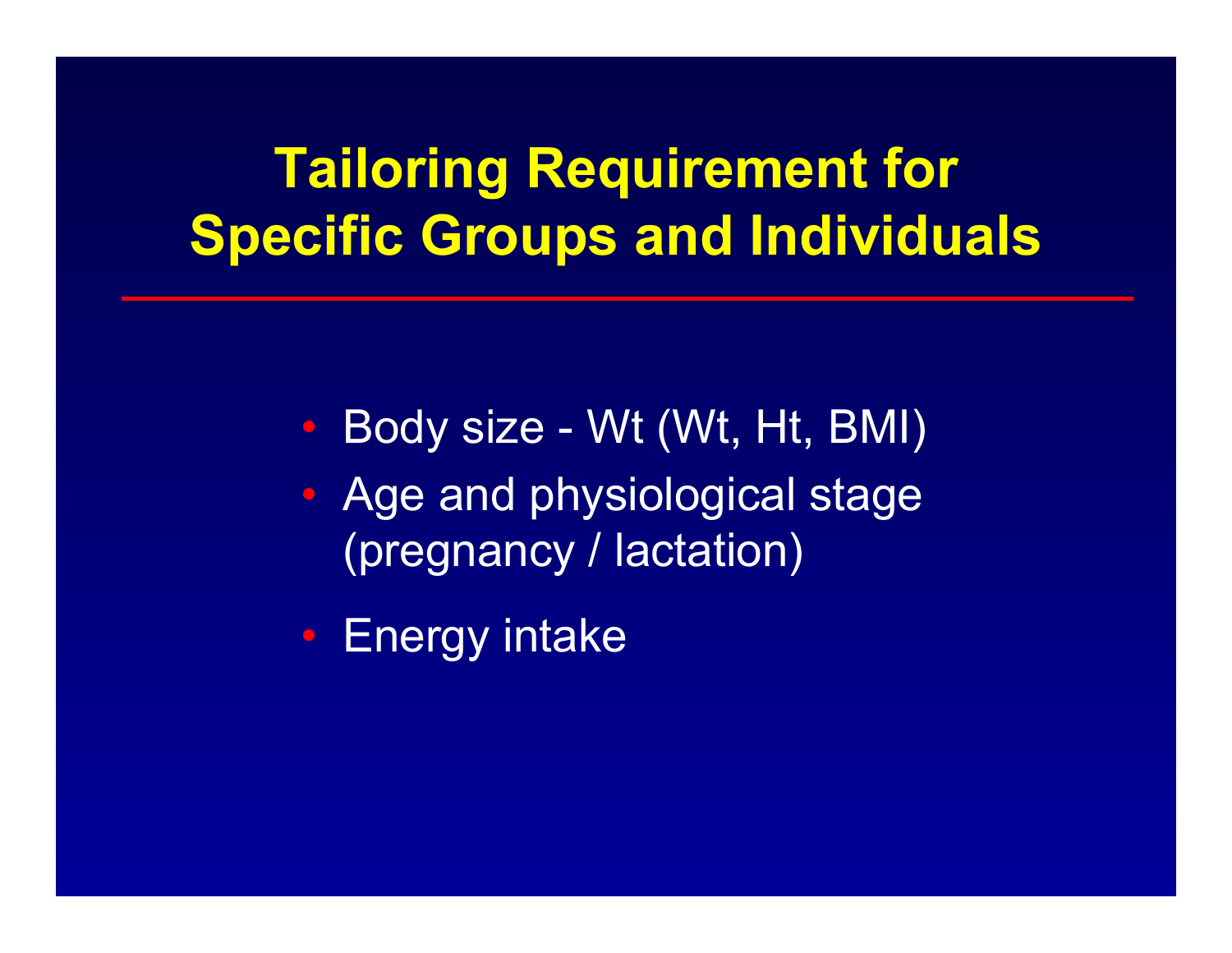## **Age . . . Requirements Change**

- Vitamin D
	- needs increase after 50
- Vitamin B $_{\rm 12}$ 
	- needs increase after 50
	- gastric acidity and bioavailable
	- supplements or fortified food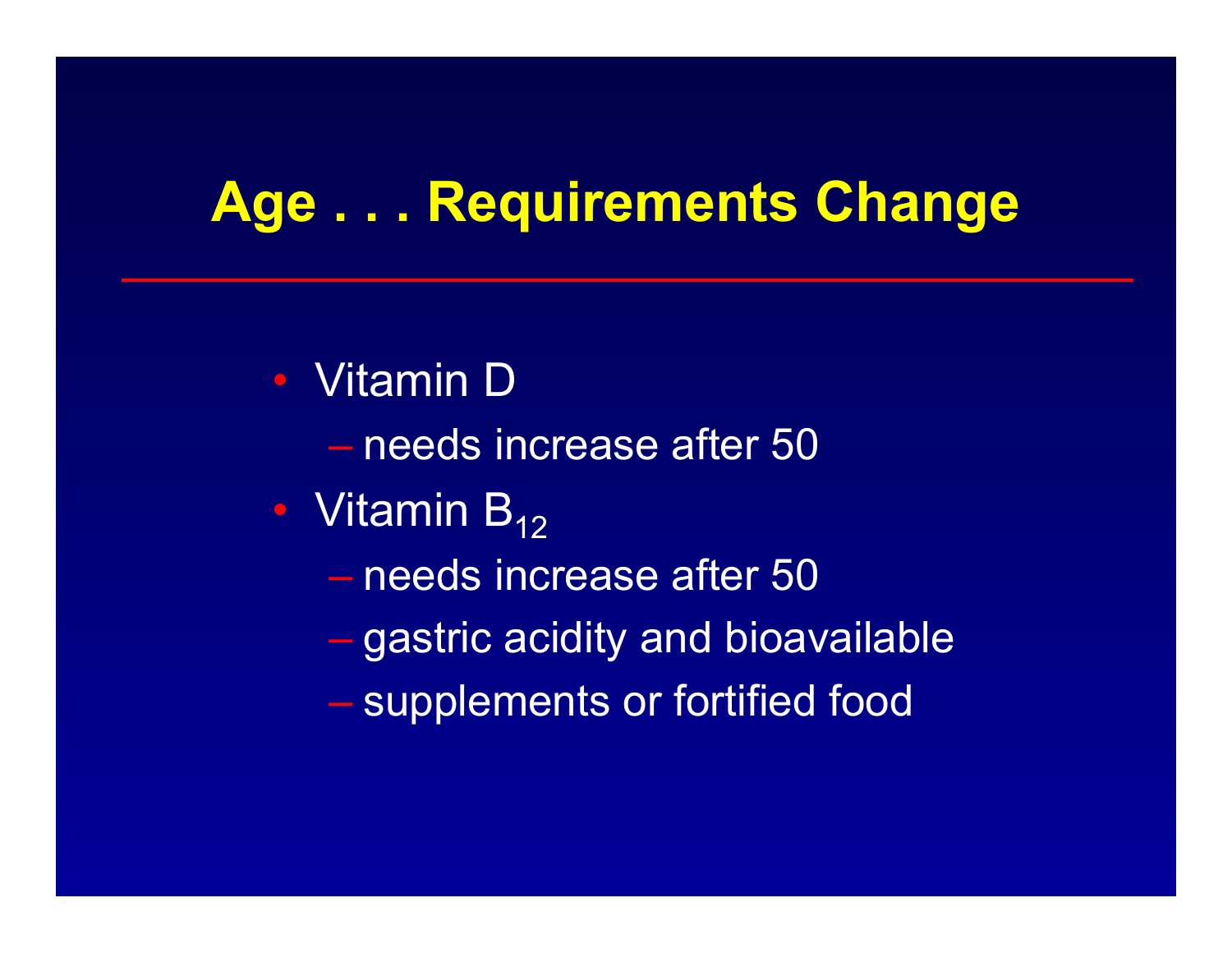### **Age . . . Requirements Change**

#### • Folate

- Need for pre-conception female
- May help CVD
- Fortification program ~1998
- Intake  ${\sim}2\textrm{X}$  the goal
- Is this okay?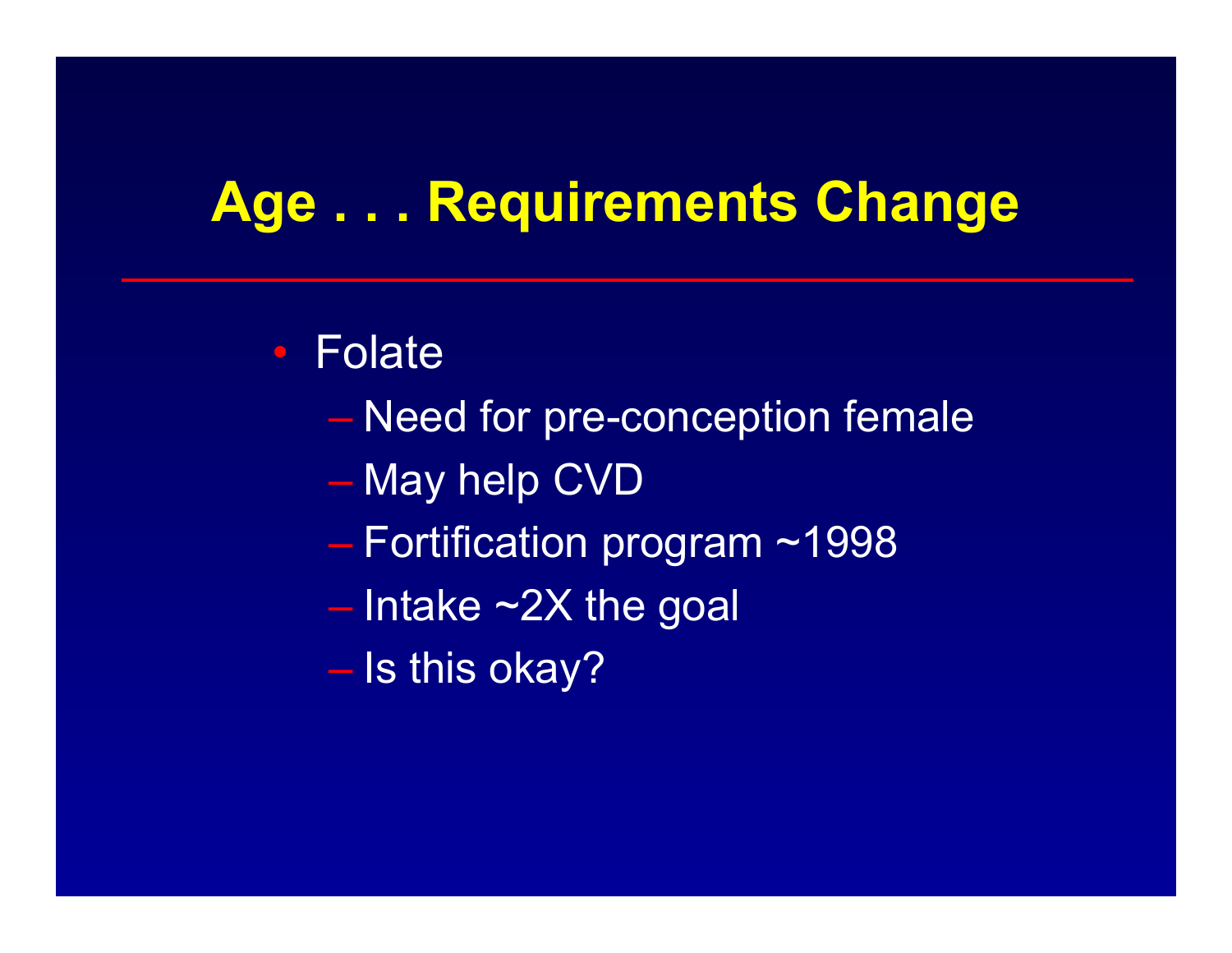### **Summary**

• Very little information: age, gender • Very high rate of nutrition-related illness Most illnesses are chronic Drug / nutrient interactions Efficacy studies Safety studies • Medicare model shift - clinical trials prevention

 $\Box$ 

 $\Box$ 

 $\Box$ 

 $\Box$ 

 $\Box$